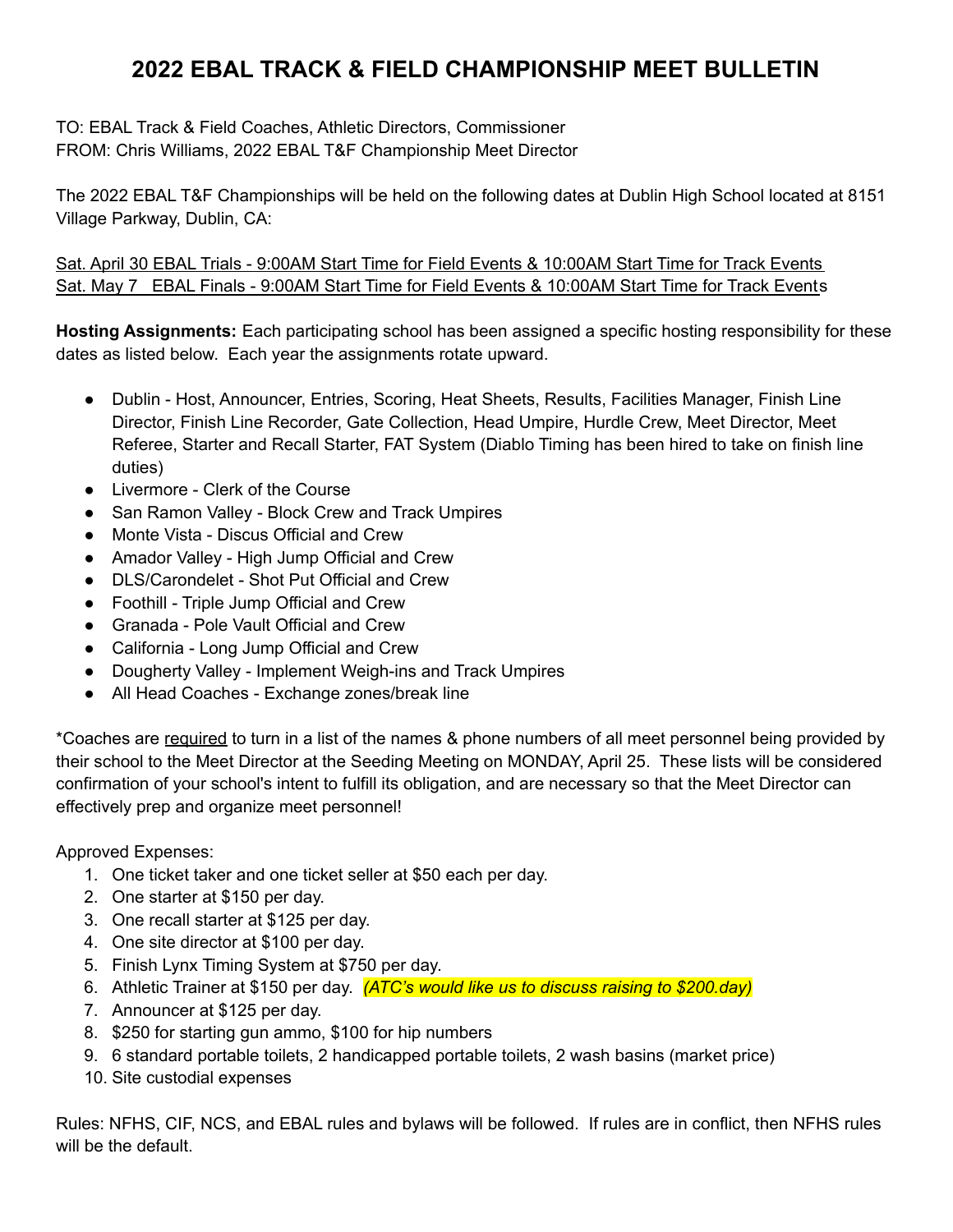The EBAL T&F Championship **SEEDING MEETING** will be held at Dublin High School in Building F Hub Space (2nd floor) **at 6:30pm on MONDAY, APRIL 25**. Coaches must attend this meeting in order to secure positions for their athletes in the championship meet. **ALL ENTRIES TO BE CONSIDERED MUST BE SUBMITTED THROUGH CA.MILESPLIT.COM BY SUNDAY, APRIL 24 BY 10:00PM.**

**Seeding Instructions:** Entries are based on submitted marks regardless of school affiliation. The top 24 submitted marks in each varsity and frosh soph event will be accepted and any mark that meets the EBAL At-Large mark is reviewed at the pre-season meeting.

Be sure that your athletes intend to compete in the events for which you enter them. Equitable seeding of trial heats depends on the honest intent of those entered to compete. An athlete that is entered in an event, but does not compete, is taking that opportunity to compete away from another athlete. **COACHES ARE EXPECTED TO ENSURE THAT ATHLETES SHOW UP AND COMPETE IN ALL EVENTS FOR WHICH THEY HAVE BEEN ENTERED!**

### **HONEST EFFORT RULE:**

The league will use the Honest Effort Rule for preliminary and final rounds of the League Championship (EBAL Bylaws Sec. 13).

Competitors who have qualified for and/or been accepted into more than one event, must honestly participate in the qualifying or final round in each event for which the athlete is accepted or has qualified, or the athlete will be barred from further competition in the meet.

Athletes must compete with maximum effort and/or qualify from trials into the finals.

Note 1: It is understood that passing on attempts in field events is a strategy in those events and is not considered a question of honest effort.

#### **ENTRY LIMIT RULE:**

Please note that athletes may be entered in NO MORE THAN four events. The only exception to this is if the athlete is listed as a relay alternate. Being listed as a relay alternate does not count against the four-event entry maximum.

#### **ENTRIES FOR THE EBAL CHAMPIONSHIPS MUST BE SUBMITTED THROUGH CA.MILESPLIT.COM**

Please log on to ca.milesplit.com and complete the entry process for the East Bay Athletic League Championships NO LATER THAN SUNDAY, APRIL 24 BY 10:00PM.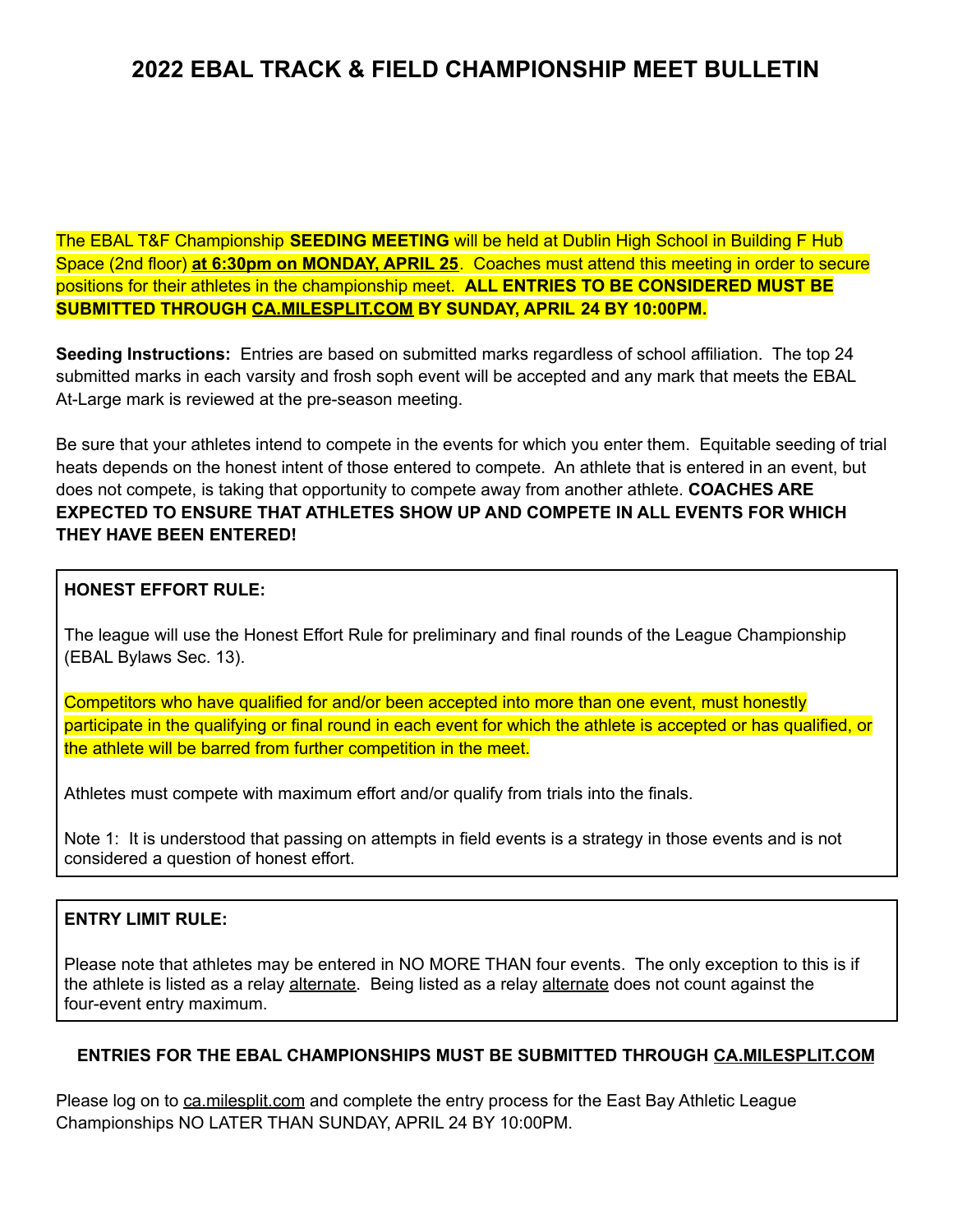**If you have questions about entry procedures, please contact Chris Williams at [coachchriswilliams@yahoo.com](mailto:coachchriswilliams@yahoo.com).**

Thank You, Chris Williams Meet Director

#### **EVENT MECHANICS:**

### **RUNNING EVENTS**

HEAT & LANE ASSIGNMENTS IN TRIALS: Seeding will be serpentine with the fastest entrant in the final preliminary heat.

HEAT & LANE ASSIGNMENTS IN FINALS: In all races except the 800m, 1600m and 3200m runs, the fastest qualifiers will be assigned to the preferred lanes as determined by the Games Committee, and the next fastest qualifiers to the adjacent lanes (4,5,3,6,2,7,1,8). Lane assignment will be based on time only. No preference will be given for placing in trial heats. We will run two heats for all lane events with the first heat having the 9-16 qualifiers and the second heat having the 1-8 qualifiers.

There will be one heat in the 800m and 1600m run featuring 16 qualifiers from trials, with runners starting in alleys for the first turn. The 3200m will be run as a final only, with runners starting in alleys for the first turn.

The 800m and 1600m preliminaries and finals will be run in alleys and seeded based upon time. Starting in lane one working out will be 16,15,14,13,12,11,8,7,4,3 seeds. The outside alley will be 1,2,5,6,9,10 seeds. The 3200m will follow a similar pattern.

Qualifying from Trials to Finals in ALL running events except the 800m and 1600m are as follows: Top finisher in each heat, plus the next fastest competitors to reach a total of 16. In the case of a tie(s) for first in the trials, all runners involved in the first place tie will qualify for the finals and the number of non‐first place qualifiers will be reduced to ensure there are not more than 16 runners in the finals.

Qualifying from Trials to Finals in the varsity 800m and 1600m is as follows: If three heats, top 4 finishers in each heat, plus the next fastest 4 to reach a final field of 16.

NOTE: Both the 800m and the 1600m will have a final field of 16. The 3200m will have a final field of 24 or the head coaches will make a necessary change at the Seeding Meeting. ALL other running events will have final fields of 16.

#### **FIELD EVENTS**

Varsity Pole Vault & High Jump are Finals Only. These events will be run using a "five-alive" format. Once a total of 16 competitors or fewer remain in the competition at the beginning of a round, then the competition will be conducted in 1 continuous flight of 16 or fewer competitors.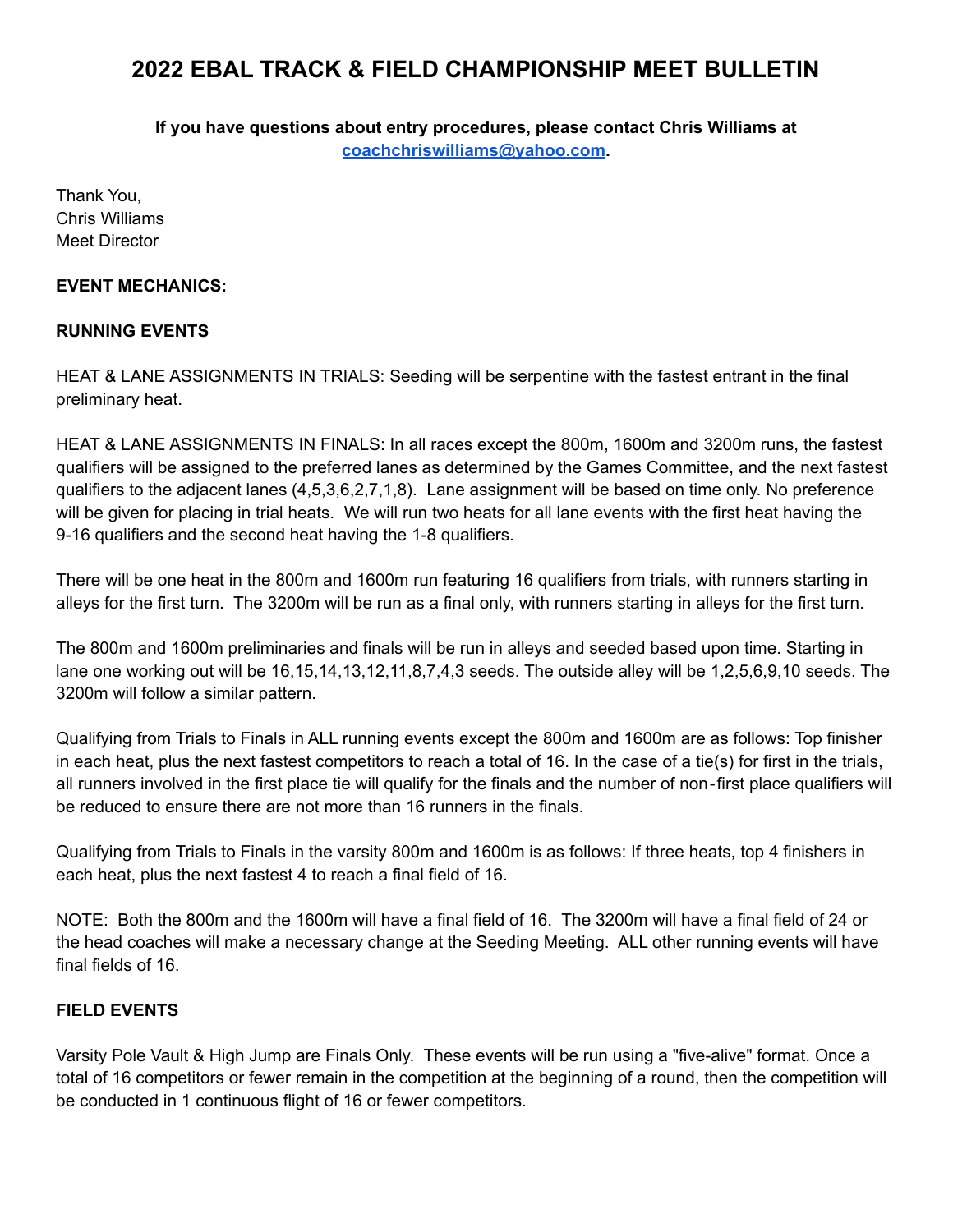In High Jump, the bar will be raised in 2 inch increments. When only 3 or fewer contestants remain, the bar will be raised in 1 inch increments. (2022 NCS "at large" marks: Girls 5-0, Boys 6-3).

In Pole Vault, the bar will be raised in 6 inch increments. (2022 NCS "at large" marks: Girls 10-6, Boys 13-6).

Varsity Horizontal Jumps & Throws will have a preliminary round. This will immediately be followed by a final round for the Top 16 competitors on the same day: Competitors will receive 3 attempts in the preliminary round, and the Top 16 competitors will receive an additional 3 attempts in the final round. Final placing will be determined by best marks from all 6 attempts.

### **HONEST EFFORT**

The league will use the Honest Effort Rule for preliminary and final rounds of the League Championship (EBAL Bylaws Sec. 13).

Competitors who have qualified for and/or been accepted into more than one event, must honestly participate in the qualifying or final round in each event for which the athlete is accepted or has qualified, or the athlete will be barred from further competition in the meet.

Athletes must compete with maximum effort and/or qualify from trials into the finals.

Note 1: It is understood that passing on attempts in field events is a strategy in those events and is not considered a question of honest effort.

#### **MINIMUM MARKS FOR MEASURING FIELD EVENTS**

(Last updated 5/2/16 – and will be updated at the Seeding Meeting)

| Event     | <b>BV</b> | GV       | <b>BFS</b> | <b>GFS</b> |
|-----------|-----------|----------|------------|------------|
| LJ        | $18-5$    | $14-5$   | $16-6$     | $12 - 0$   |
| TJ        | $37-0$    | $29-0$   | $34-0$     | <b>NM</b>  |
| HJ        | $5-5$     | $4-6$    | $4 - 10$   | $3 - 10$   |
| <b>SP</b> | $38-0$    | $25 - 6$ | $34-0$     | <b>NM</b>  |
| DT        | $105 - 0$ | $75-0$   | $80 - 0$   | <b>NM</b>  |
| <b>PV</b> | $10-1$    | $7 - 11$ | $8 - 0$    | $6-6$      |

For the LJ, TJ, SP, and DT the first attempt will be measured if it is a legal attempt.

## **CONFLICT IN EVENTS**

Competitors who are entered in field events being held simultaneously must report to each event's official by the published event start time, otherwise the athlete will be scratched.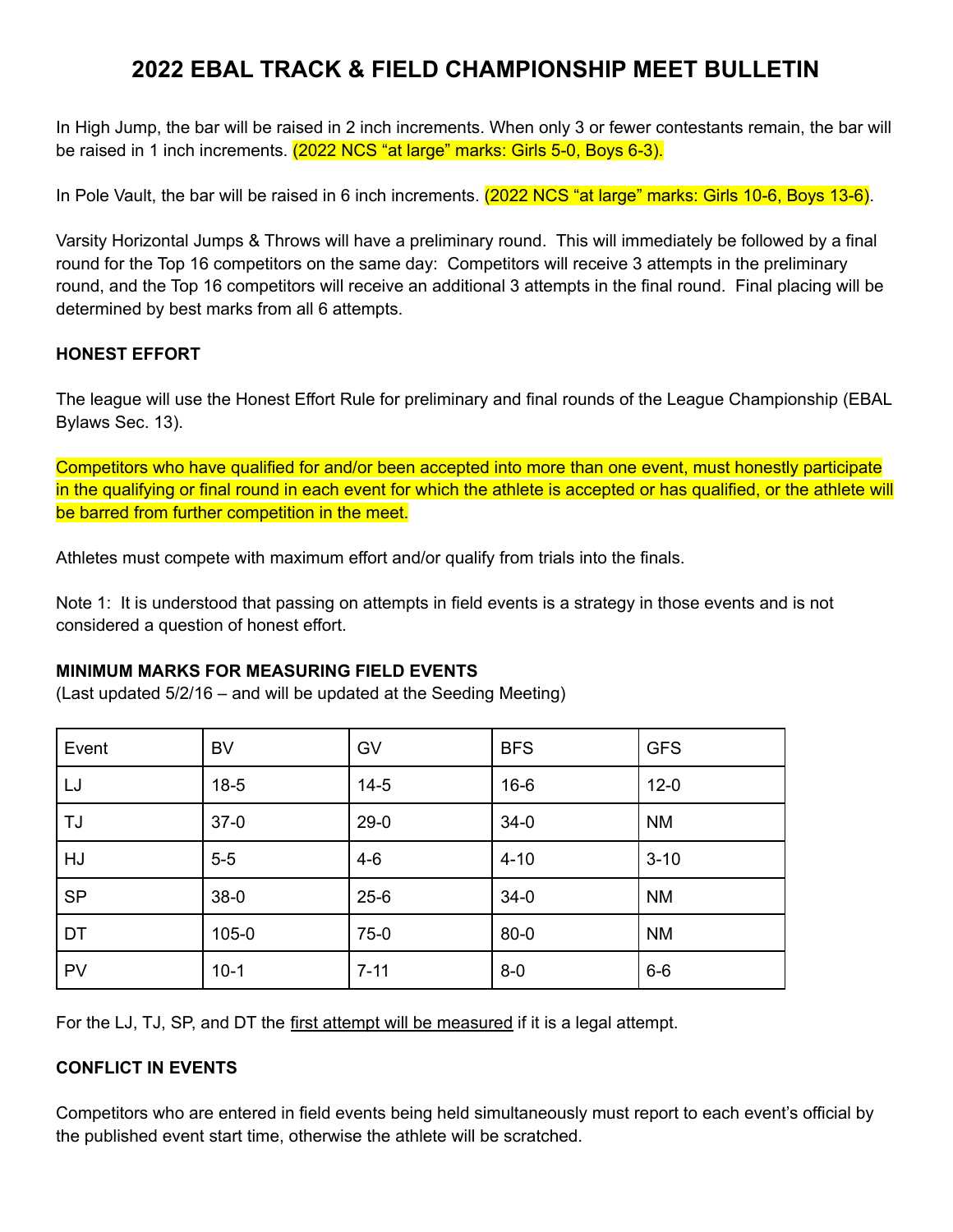If the field event is in conflict with a running event, the athlete must secure a release from the field event official and report to the Clerk-of-the-Course.

Athletes are not to report directly to the starting line without checking in first with the Clerk-of-the Course.

REMINDER: The time excused rule is 30 minutes. Officials must write down the time that the athlete is initially excused in order to enforce this rule. This is the total time an athlete may be excused from a field event before or between attempts. Failure to return to the event and execute an attempt within 30 minutes will result in the athlete being scratched from further competition in the event.

### **UNFAIR ACTS**

It is an unfair act when a competitor receives any assistance from any other person that could improve that competitor's performance. Assistance includes:

- A. Interference with another competitor.
- B. Pacing by a teammate or persons not participating in the event
- C. Competitors joining or grasping hands with each other during a race.
- D. Competitors using an aid during the race.
- E. Communication with a competitor through the use of a wireless device.
- F. Coaching a competitor from a restricted area
- G. A competitor views a videotape prior to the completion of the competition.

\*The penalty for such unfair acts is disqualification from that event.

#### **UNSPORTSMANLIKE CONDUCT**

Unsporting conduct is behavior that is unethical or dishonorable. It includes, but not limited to, disrespectfully addressing an official, any flagrant behavior, intentional contact, taunting, criticizing or using profanity directed toward someone. This shall apply to all coaches, contestants and other team/school personnel.

PENALTY: The penalty for such behavior is disqualification from that event and further competition in the meet. (Nat'l. Fed. Rule 4, Section 6, Article 1)

#### **UNACCEPTABLE CONDUCT**

Unacceptable conduct by a competitor includes, but is not limited to, willful failure to follow the directions of a meet official, using profanity that is not directed at someone or any action that could bring discredit to the individual or his/her school.

PENALTY: The penalty for such behavior is disqualification from that event. (Nat'l Fed. Rule 4, Section 5, Article 2)

#### **UNIFORM RULE**

NFHS SECTION 3, ARTICLE 1.....The competitor's uniform shall be issued by the school, worn as intended by the manufacturer, and have the following restrictions:

1. Each competitor shall wear shoes.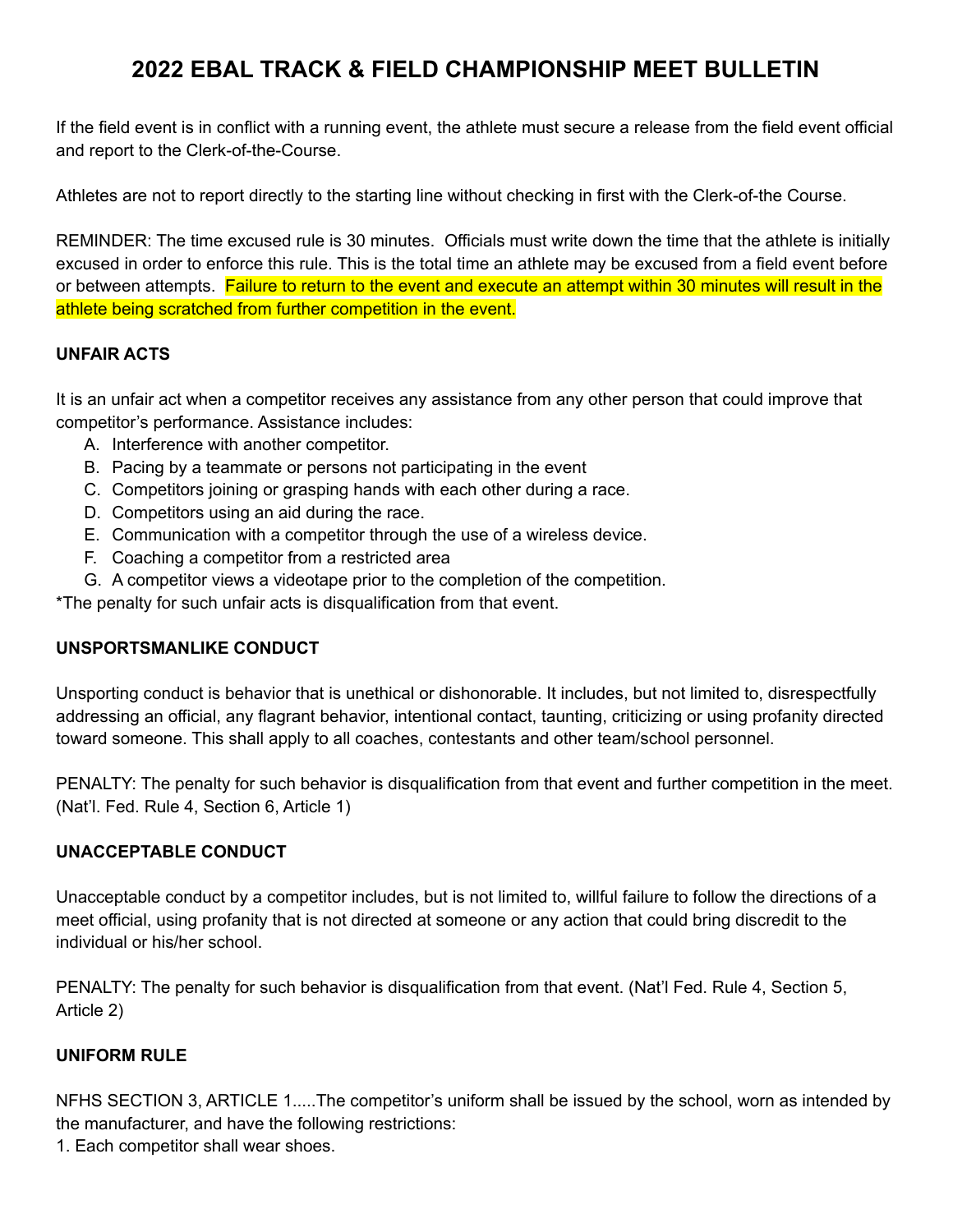2. Each competitor shall wear a track top or one‐piece uniform issued by the school.

a. When numbers are used, each competitor shall wear his/her assigned, unaltered contestant number.

b. The top or one‐piece uniform may have the school identification and the top may have the competitor's name.

c. The top shall not be knotted or have a knot‐like protrusion.

A single manufacturer's logo/trademark/reference, no more than 21⁄4 square inches with no dimension more than 21⁄4 inches, is permitted on the top or one‐piece uniform.

The American flag, not exceeding 2 x 3 inches, and either a commemorative or memorial patch, not to exceed 4 square inches, may be worn on the uniform top.

Bare midriff tops are not allowed.

The top must hang below or be tucked into the waistband of the bottom when the competitor is standing erect.

3. Each competitor shall wear a track bottom or one‐piece uniform issued by the school.

a. The bottom or one‐piece uniform may have the school identification.

b. Loose‐fitting, boxer‐type shorts are permitted for boys and girls. Closed‐leg briefs are acceptable for girls.

c. French or high‐cut apparel shall not be worn in lieu of uniform bottom.

d. The waistband of a competitor's bottom shall be worn above the hips.

e. A single manufacturer's logo/trademark/reference, no more than 21⁄4 square inches with no dimensions more than 21⁄4 inches, is permitted on the bottom or one‐piece uniform.

f. The American flag, not exceeding 2x3 inches, and either a commemorative or memorial patch, not to exceed 4 square inches, may be worn on the uniform bottom.

4. Visible Undergarments

a. Any visible garment(s) worn underneath the uniform top or bottom shall be a single color and unadorned except for:

A single school name or insignia no more than 21⁄4 square inches with no dimension more than 21⁄4 inches. A single, visible manufacturer's logo as per NFHS rules.

Note: If more than one visible garment is worn under the uniform bottom, all must be the same color.

Note: If more than one visible garment is worn under the uniform top, all must be the same color.

Note: A visible garment worn under the uniform displaying contrasting stitching to the single, solid color of the undergarment and functioning as the actual seam for the undergarment's construction is legal.

NFHS SECTION 3, ARTICLE 2....Additional restrictions for relay races.

In relay races, each team member shall wear the same color and design of school uniform although the length of the bottom or one‐ piece uniform may vary.

Any visible garment(s) worn under the uniform top and/or under the uniform bottom, extending below the knee, shall be a single color and the same color as those worn by other members of the relay team.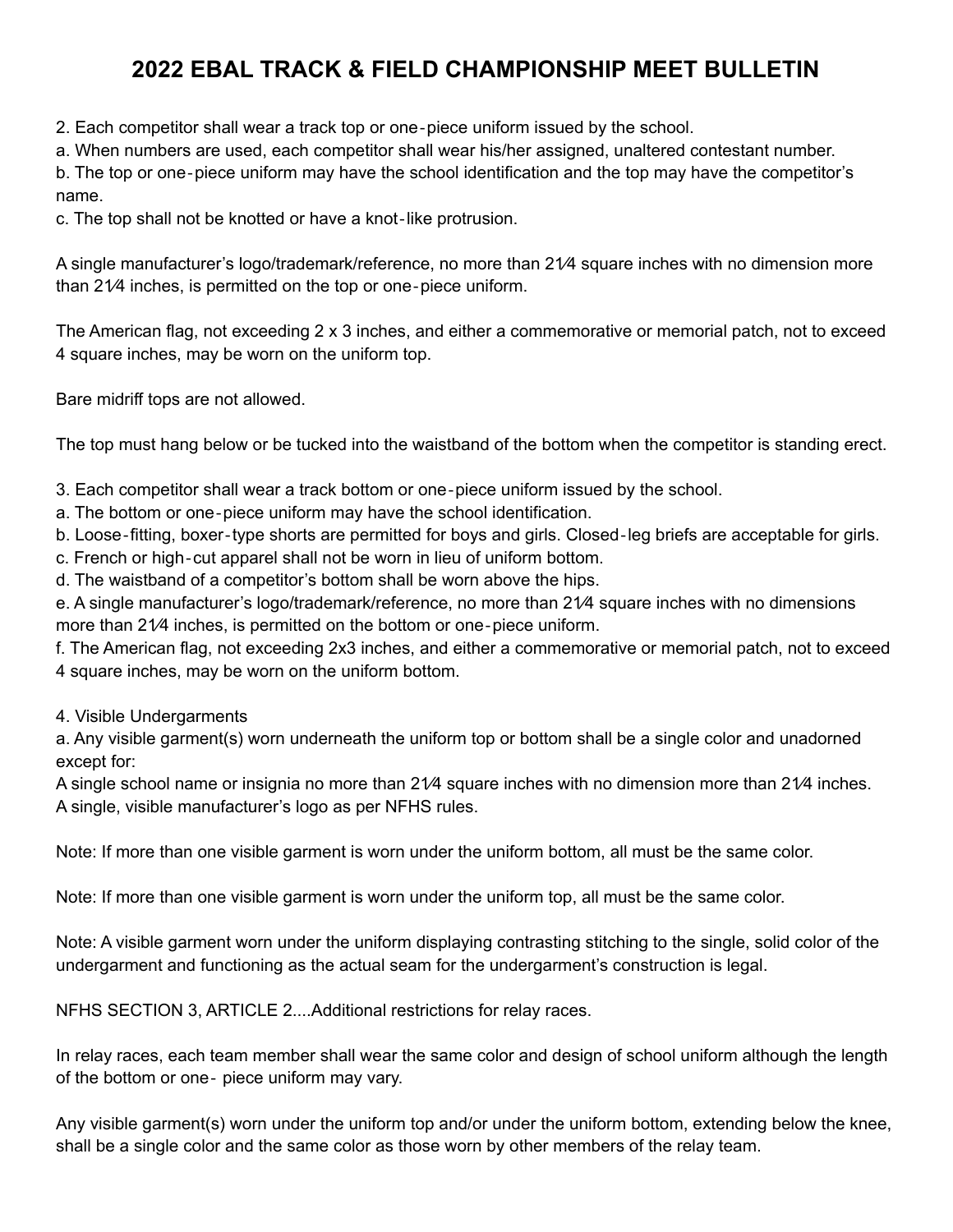Visible garments under the uniform top or bottom may vary in length.

PENALTY: For the wearing of an illegal uniform, when a violation is observed and noted by a meet official, the competitor shall be required to make the uniform legal before becoming eligible for further competition, and shall be issued a warning that a subsequent violation shall result in a disqualification from the event. (Nat'l Fed. Rule 4, Section 3, Articles 1‐3)

## **PROTEST/APPEAL PROCESS (RULE 3.2.4)**

All protests are made to the Meet Referee. The Referee's decision is final. There is NO jury of appeals.

## **UNIFIED COMPETITION**

Unified competitors will participate in the 100m and long jump in order to qualify for the Tri-Valley Area Meet. These events will not count as scoring events towards the team championships. The rules for the mechanics of these events will be taken from the NCS MOC Bulletin when it becomes available.

### **MEET SCORING**

All EBAL Championship Finals will be scored for ALL divisions as follows:  $10 - 8 - 6 - 4 - 2 - 1$ 

### **QUALIFYING TO NCS TRI-VALLEY CHAMPIONSHIPS:**

The top 6 finishers in each EBAL Varsity event qualify for the NCS Tri-Valley Championships at Freedom High School, Saturday, May 14, 2022. In addition to the top 6 finishers from the DAL and EBAL league championships and the top 4 finishers in the BVAL league championships, the NCS Tri-Valley Championships will also accept the next 8 best performers in the region.

Athletes who do not qualify through the procedure explained above, but who achieve an NCS "At Large" Standard, will also advance to the NCS Tri-Valley Championships.

| <b>Boys</b>  |               |
|--------------|---------------|
| <b>Event</b> | At-large mark |
| 4x100        | 43.37         |
| 1600         | 4:23.82       |
| 110HH        | 15.53         |
| 400          | 50.15         |
| 100          | 11.08         |

## **Area and MOC At-Large Standards for 2022**

| <b>Girls</b> |               |  |  |
|--------------|---------------|--|--|
| <b>Event</b> | At-large mark |  |  |
| 4x100        | 49.79         |  |  |
| 1600         | 5:09.42       |  |  |
| 100HH        | 16.14         |  |  |
| 400          | 58.88         |  |  |
| 100          | 12.48         |  |  |